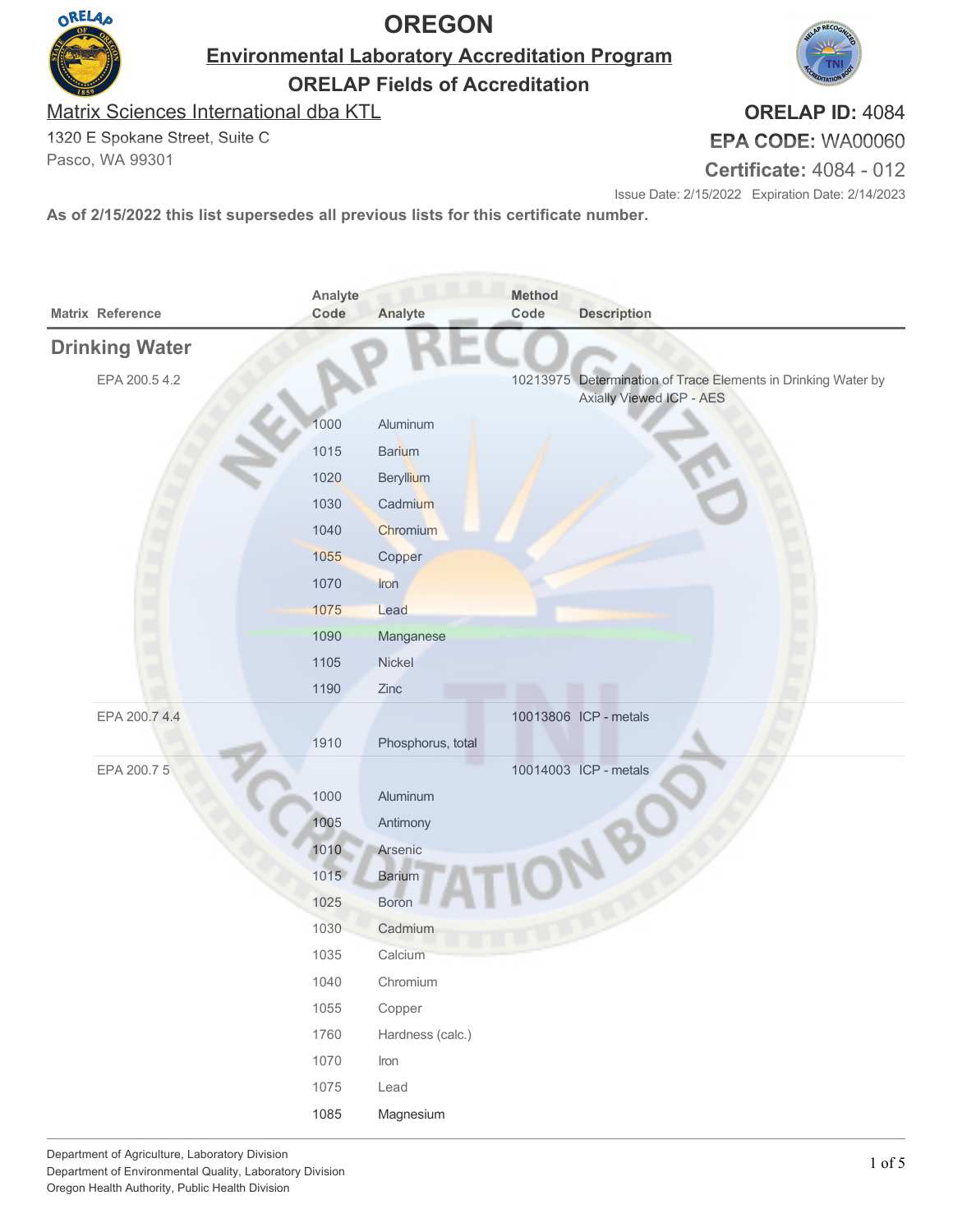

**Environmental Laboratory Accreditation Program**

**ORELAP Fields of Accreditation**

Matrix Sciences International dba KTL

1320 E Spokane Street, Suite C Pasco, WA 99301

**ORELAP ID:** 4084

**EPA CODE:** WA00060

**Certificate:** 4084 - 012

Issue Date: 2/15/2022 Expiration Date: 2/14/2023

| <b>Matrix Reference</b>      | Analyte<br>Code | Analyte                      | <b>Method</b><br>Code | <b>Description</b>                                                                   |
|------------------------------|-----------------|------------------------------|-----------------------|--------------------------------------------------------------------------------------|
|                              | 1090            | Manganese                    |                       |                                                                                      |
|                              | 1100            | Molybdenum                   |                       |                                                                                      |
|                              | 1105            | Nickel                       |                       |                                                                                      |
|                              | 1125            | Potassium                    |                       |                                                                                      |
|                              | 1140            | Selenium                     |                       |                                                                                      |
|                              | 1155            | Sodium                       |                       | COGN!                                                                                |
|                              | 1190            | Zinc                         |                       |                                                                                      |
| <b>SimPlate®</b>             |                 |                              |                       | 60032602 Chromogenic/Fluorogenic Quantitative (SimPlate®):<br>Heterotrophic Bacteria |
|                              | 2555            | Heterotrophic plate<br>count |                       |                                                                                      |
| SM 2120 B-2001 online        |                 |                              |                       | 20039309 Color by Visual Comparison                                                  |
|                              | 1605            | Color                        |                       |                                                                                      |
| SM 2130 B 21st ED            |                 |                              |                       | 20042608 Turbidity by Nephelometric Method                                           |
|                              | 2055            | Turbidity                    |                       |                                                                                      |
| SM 2320 B-97 1997            |                 |                              |                       | 20045607 Alkalinity by Titration Method                                              |
|                              | 1505            | Alkalinity as CaCO3          |                       |                                                                                      |
| SM 2510 B-97 1997            |                 |                              |                       | 20048606 Conductivity by Probe                                                       |
|                              | 1610            | Conductivity                 |                       |                                                                                      |
| SM 2540 C 22nd Ed            |                 |                              |                       | 20050424 Total Dissolved Solids Dried at 180 deg C                                   |
|                              | 1955            | Residue-filterable<br>(TDS)  |                       |                                                                                      |
| SM 4500-CL E 22nd ED         |                 |                              |                       | 20080222 Chlorine (Residual) - Low-level Amperometric Titration<br>Method            |
|                              | 1575            | Chloride                     |                       |                                                                                      |
| $SM$ 4500- $F^-$ C-97 online |                 |                              |                       | 20102403 Fluoride by Ion-Selective Electrode Method                                  |
|                              | 1730            | w<br>Fluoride                |                       |                                                                                      |
| SM 4500-H+ B 18th ED         |                 |                              |                       | 20022406 pH by Electrometric Method                                                  |
|                              | 1900            | pH                           |                       |                                                                                      |
| SM 4500-NO3 F 22nd ED        |                 |                              |                       | 20116410 Nitrogen (Nitrate) - Automated Cadmium Reduction<br>Method                  |
|                              | 1810            | Nitrate as N                 |                       |                                                                                      |
|                              | 1820            | Nitrate plus Nitrite as<br>N |                       |                                                                                      |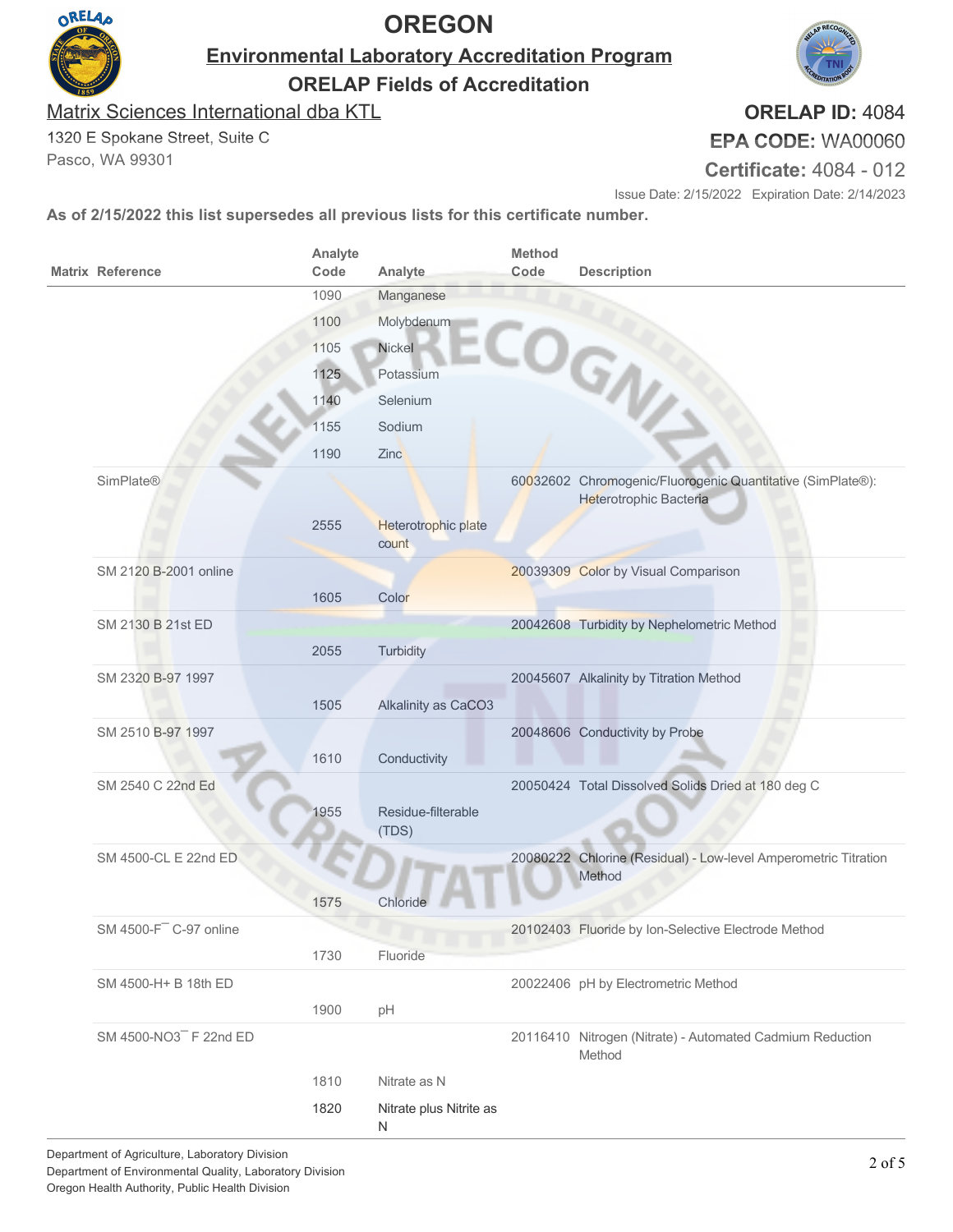

**Environmental Laboratory Accreditation Program**

**ORELAP Fields of Accreditation**

Matrix Sciences International dba KTL

1320 E Spokane Street, Suite C

Pasco, WA 99301

**ORELAP ID:** 4084 **EPA CODE:** WA00060

**Certificate:** 4084 - 012

Issue Date: 2/15/2022 Expiration Date: 2/14/2023

| <b>Matrix Reference</b>            | Analyte<br>Code | Analyte                                 | Method<br>Code | <b>Description</b>                                       |
|------------------------------------|-----------------|-----------------------------------------|----------------|----------------------------------------------------------|
|                                    | 1840            | Nitrite as N                            |                |                                                          |
| SM 4500-SO4 <sup>-</sup> E 20th ED |                 |                                         |                | 20132803 Sulfate by Turbidity                            |
|                                    | 2000            | Sulfate                                 |                |                                                          |
| SM 9223 B (Colilert-18) 22nd Ed    |                 |                                         |                | 20214419 Enzyme Substrate Coliform Test (Colilert-18)    |
|                                    | 2525            | Escherichia coli                        |                |                                                          |
|                                    | 2500            | Total coliforms                         |                |                                                          |
| Non-Potable Water                  |                 |                                         |                |                                                          |
| EPA 200.75                         |                 |                                         |                | 10014003 ICP - metals                                    |
|                                    | 1000            | Aluminum                                |                |                                                          |
|                                    | 1005            | <b>Antimony</b>                         |                |                                                          |
|                                    | 1010            | Arsenic                                 |                |                                                          |
|                                    | 1015            | <b>Barium</b>                           |                |                                                          |
|                                    | 1020            | Beryllium                               |                |                                                          |
|                                    | 1030            | Cadmium                                 |                |                                                          |
|                                    | 1035            | Calcium                                 |                |                                                          |
|                                    | 1040            | Chromium                                |                |                                                          |
|                                    | 1055            | Copper                                  |                |                                                          |
|                                    | 1760            | Hardness (calc.)                        |                |                                                          |
|                                    | 1070            | Iron                                    |                |                                                          |
|                                    | 1075            | Lead                                    |                |                                                          |
|                                    | 1085            | Magnesium                               |                |                                                          |
|                                    | 1090            | Manganese                               |                |                                                          |
|                                    | 1100            | Molybdenum                              |                |                                                          |
|                                    | 1105            | Nickel                                  |                |                                                          |
|                                    | 1910            | Phosphorus, total                       |                |                                                          |
|                                    | 1125            | Potassium                               |                |                                                          |
|                                    | 1140            | Selenium                                |                |                                                          |
|                                    | 1155            | Sodium                                  |                |                                                          |
|                                    | 1190            | Zinc                                    |                |                                                          |
| EPA 351.22                         |                 |                                         |                | 10065404 Total Kjeldahl Nitrogen - Block Digest, Phenate |
|                                    | 1795            | <b>Total Kjeldahl</b><br>Nitrogen (TKN) |                |                                                          |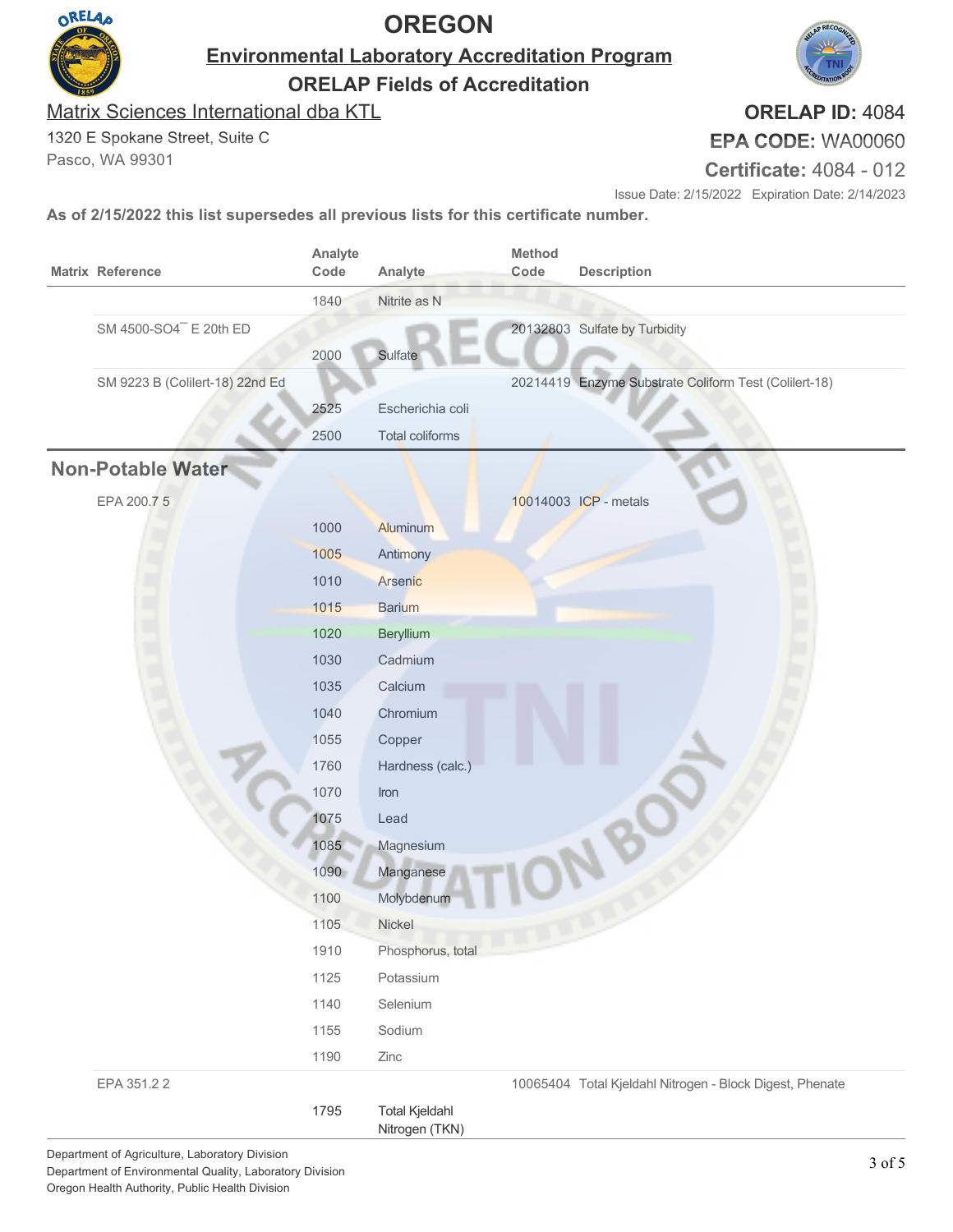

**Environmental Laboratory Accreditation Program ORELAP Fields of Accreditation**

Matrix Sciences International dba KTL

1320 E Spokane Street, Suite C Pasco, WA 99301

**ORELAP ID:** 4084 **EPA CODE:** WA00060

**Certificate:** 4084 - 012

Issue Date: 2/15/2022 Expiration Date: 2/14/2023

|  | <b>Matrix Reference</b>            | Analyte<br>Code | Analyte                               | <b>Method</b><br>Code | <b>Description</b>                                                  |
|--|------------------------------------|-----------------|---------------------------------------|-----------------------|---------------------------------------------------------------------|
|  | SM 2130 B 21st ED                  |                 |                                       |                       | 20042608 Turbidity by Nephelometric Method                          |
|  |                                    | 2055            | Turbidity                             |                       |                                                                     |
|  | SM 2320 B-97 1997                  |                 |                                       |                       | 20045607 Alkalinity by Titration Method                             |
|  |                                    | 1505            | Alkalinity as CaCO3                   |                       |                                                                     |
|  | SM 2510 B-97 1997                  |                 |                                       |                       | 20048606 Conductivity by Probe                                      |
|  |                                    | 1610            | Conductivity                          |                       |                                                                     |
|  | SM 2540 B 22nd ED                  |                 |                                       |                       | 20049212 Total Solids Dried at 103 - 105C                           |
|  |                                    | 1950            | Residue-total                         |                       |                                                                     |
|  | SM 2540 C 22nd Ed                  |                 |                                       |                       | 20050424 Total Dissolved Solids Dried at 180 deg C                  |
|  |                                    | 1955            | Residue-filterable<br>(TDS)           |                       |                                                                     |
|  | SM 2540 D 22nd ED                  |                 |                                       |                       | 20051018 Solids - Total Suspended Solids Dried at 103 - 105 deg     |
|  |                                    |                 |                                       |                       | С                                                                   |
|  |                                    | 1960            | Residue-nonfilterable<br>(TSS)        |                       |                                                                     |
|  | SM 2540 E 22nd Ed                  |                 |                                       |                       | 20051665 Solids - Fixed and Volatile Solids Ignited at 550 deg C    |
|  |                                    | 1725            | Total, fixed, and<br>volatile residue |                       |                                                                     |
|  | SM 4500-CL E 22nd ED               |                 |                                       |                       | 20080222 Chlorine (Residual) - Low-level Amperometric Titration     |
|  |                                    |                 |                                       |                       | Method                                                              |
|  |                                    | 1575            | Chloride                              |                       |                                                                     |
|  | SM 4500-F <sup>-</sup> C-97 online |                 |                                       |                       | 20102403 Fluoride by Ion-Selective Electrode Method                 |
|  |                                    | 1730            | Fluoride                              |                       |                                                                     |
|  | SM 4500-H+ B 18th ED               |                 |                                       |                       | 20022406 pH by Electrometric Method                                 |
|  |                                    | 1900            | pH                                    |                       |                                                                     |
|  | SM 4500-NH3 G 20th ED              |                 |                                       |                       | 20111006 Ammonia by Automated Phenate                               |
|  |                                    | 1515            | Ammonia as N                          |                       |                                                                     |
|  | SM 4500-NO3 F 22nd ED              |                 |                                       |                       | 20116410 Nitrogen (Nitrate) - Automated Cadmium Reduction<br>Method |
|  |                                    | 1810            | Nitrate as N                          |                       |                                                                     |
|  |                                    | 1820            | Nitrate plus Nitrite as<br>N          |                       |                                                                     |
|  |                                    | 1840            | Nitrite as N                          |                       |                                                                     |
|  | SM 4500-P E-97 online              |                 |                                       |                       | 20124203 Phosphorus by Ascorbic Acid Method                         |